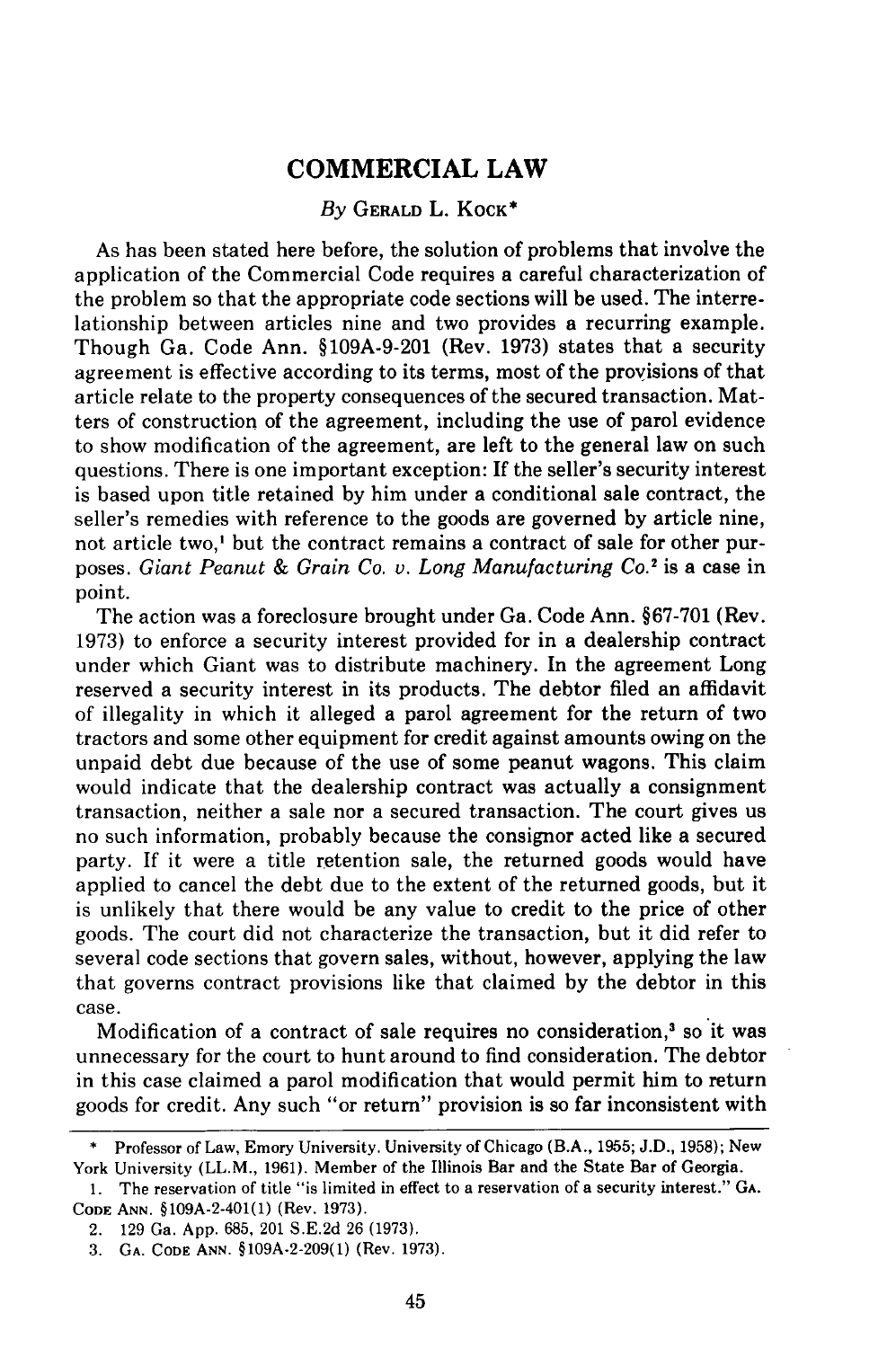a sale that it cannot be proved by parol<sup>4</sup> and must be evidenced by some writing or otherwise pass muster under the Statute of Frauds<sup>5</sup> as a separate contract in order to be enforceable.<sup>6</sup> If title had not been retained by the seller, and if the buyer had rejected the goods or revoked his acceptance, title would have returned to the seller, whether or not the buyer was justified in his action,' but none of that has anything to do with this case.

#### I. **SALES**

# *A. Formation And Formalities*

One of the special Statute of Frauds problems has been discussed above. *Giant Peanut Co. v. Carolina Chemicals Inc.'* raised another. In granting summary judgment for the plaintiff, the trial court ruled that the defendant's effort to prove that one of the terms of the contract was that the goods were to be paid for only when sold, and then less a commission, was not permitted by Ga. Code Ann. §109A-2-201(1) (Rev. 1973). That would be true if the term to be proved was within the rule that an "or return" term is a separate contract for the purposes of the Statute of Frauds. The court of appeals did not find it to be an "or return" provision and held that since the plaintiff had admitted the contract, thus making it enforceable,<sup>10</sup> the provisions relied upon by the defendant might be proved, as well as those admitted by the defendant. This is surely a proper result since, even when the statute is satisfied by a writing, the writing need be neither complete nor accurate.<sup>11</sup>

# *B. Warranties*

*Smith v. Bruce*<sup>12</sup> is a good place to begin a discussion of warranties. While the trial court was clearly wrong when it intimated that the Commercial Code affected changes only with reference to the warranty of merchantability, the argument that the change is small was not entirely wrong. We do still seek the covenant of the parties as under former Ga. Code Ann. §96-301 (Rev. 1972), but now the test is the "basis of the bargain." If it is a part of the basis of the bargain, any affirmation of fact or promise relating to the goods,<sup>13</sup> any description of the goods,<sup>14</sup> or any

11. **GA.** CODE **ANN.** §109A-2-201(1) (Rev. 1973) (last sentence).

<sup>4.</sup> **GA.** CODE ANN. §109A-2-202 (Rev. 1973).

<sup>5.</sup> **GA.** CODE ANN. §109A-2-201 (Rev. 1973).

**<sup>6.</sup> GA.** CODE ANN. §109A-2-326(4) (Rev. 1973).

<sup>7.</sup> **GA.** CODE **ANN.** §109A-2-401(4) (Rev. 1973).

<sup>8. 129</sup> Ga. App. 718, 200 S.E.2d 918 (1973).

<sup>9.</sup> **GA.** CODE ANN. §109A-2-326(4) (Rev. 1973).

<sup>10.</sup> **GA.** CODE **ANN.** §109A-2-201(3)(b) (Rev. 1973).

<sup>12. 129</sup> Ga. App. 97, 198 S.E.2d 697 (1973).

**<sup>13.</sup> GA. CODE** ANN. §109A-2-313(1)(a) (Rev. 1973).

<sup>14.</sup> **GA. CODE** ANN. §109A-2-313(1)(b) (Rev. 1973).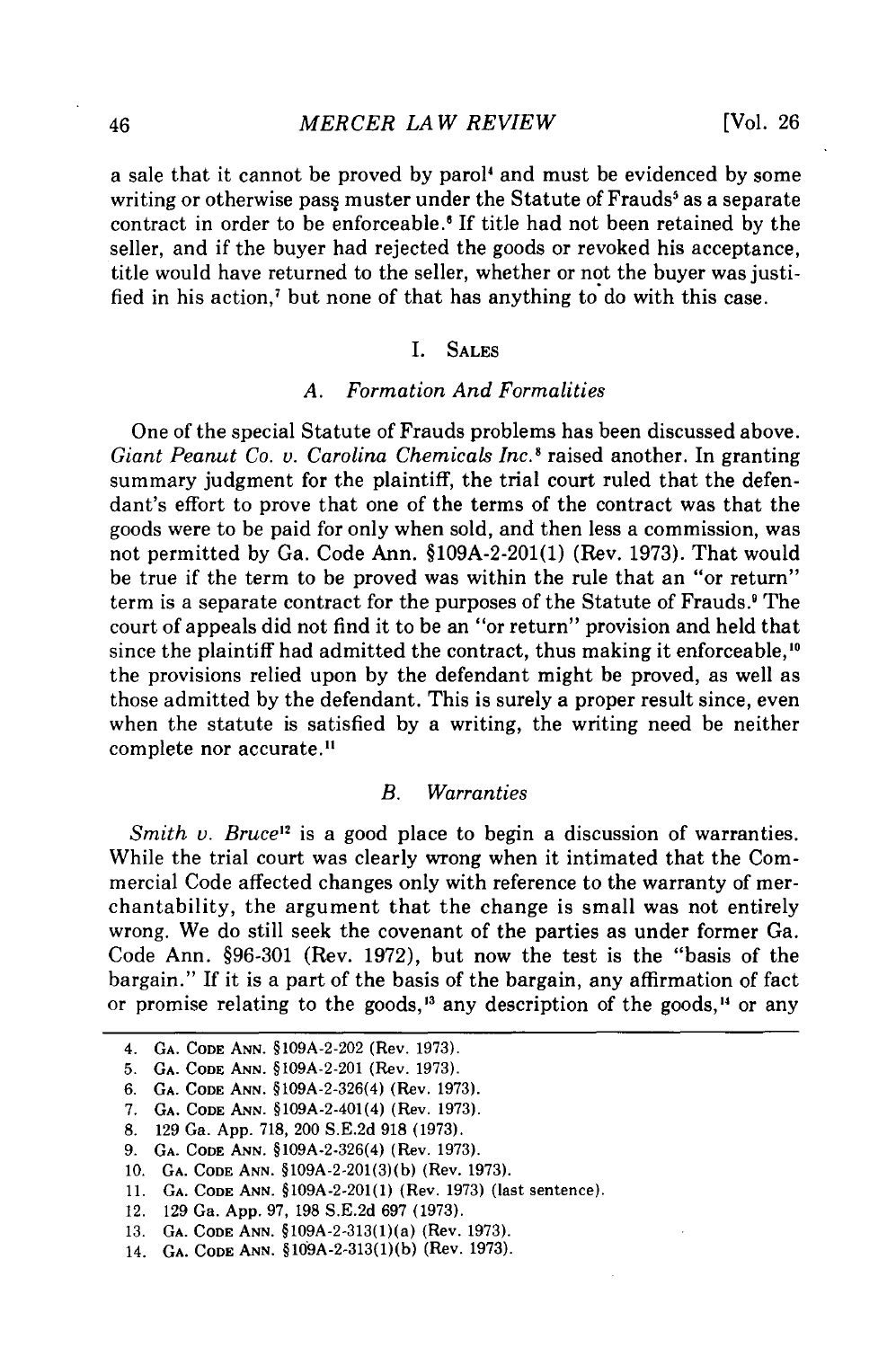sample or model of the goods<sup>15</sup> creates an express warranty. It was error not to charge that "an affirmation merely of the value of the goods or a statement purporting to be merely the seller's opinion or commendation of the goods does not create a warranty." But it must be kept in mind that this, as well as the statement that it is not necessary that the seller use formal words such as warrant or guarantee or that there be a specific intention to make a warranty, is intended only as a guideline in the process of determining the basis of the bargain.<sup>16</sup> If an agreement of any significance has been concluded, there must surely have been something at its base other than salesman's puffing. The very agreement means the bargain of the parties was in fact as found in their language or by implication from other circumstances.<sup>17</sup> It was also error not to charge on Ga. Code Ann.  $§109A-2-316(3)(a)$  (Rev. 1973) providing for the exclusion of implied warranties by expressions such as "as is." If such language was indeed used, such an expression would operate to exclude the warranty of fitness for the plaintiff's particular purpose unless circumstances indicate otherwise.

These limitations on any disclaimers of liability are very important particularly since, though the Commercial Code does contain some limitations in terms of reasonableness and unconscionability, basically it is a freedom of contract statute. The parties may agree to relieve one or the other party of liability if that is their agreement. A seller may be certain that he has no express warranties by remaining silent;<sup>18</sup> he may avoid implied warranties by an express agreement that there will be none so long as he meets the formal requirements of the statute or the contract, or so long as the conditions are such as to give the buyer notice that there are no warranties, and that he bears the risk.<sup>19</sup> An express provision in the agreement that there are no warranties, express or implied, of merchantability, fitness for a particular purpose or otherwise, unless they appear in writing signed by the seller, is fully effective according to its terms so long as it meets the test of conspicuousness,<sup>20</sup> and will effectively exclude such warranties.<sup>2</sup> There have been a number of cases in which counsel, especially for consumers, have argued that because the seller has been able effectively to eliminate liability for breach of warranties of quality, the contract must be unconscionable.<sup>22</sup> This position is clearly untenable. Although it is not true that a contract term is necessarily conscionable because it is legally permissible, there would be few cases in which a court would have occasion to find as a matter of law that the exclusionary provision was unconsciona-

**<sup>15.</sup> GA. CODE ANN.** §109A-2-313(1)(c) (Rev. 1973).

**<sup>16.</sup> GA. CODE ANN. §109A-2-313(2)** (Rev. **1973).**

<sup>17.</sup> **GA. CODE ANN. §109A-1-201(3)** (Rev. **1973).**

**<sup>18.</sup> GA. CODE ANN. §109A-2-316(1)** (Rev. **1973).**

**<sup>19.</sup> GA. CODE ANN. §109A-2-316(3)** (Rev. **1973).**

<sup>20.</sup> See **GA. CODE ANN. §109A-1-201(10)** (Rev. **1973).**

<sup>21.</sup> **GA. CODE ANN. §109A-2-316(2)** (Rev. **1973).**

<sup>22.</sup> E.g., Westinghouse Credit Corp. v. Chapman, 129 Ga. App. 830, 201 S.E.2d 686 (1973).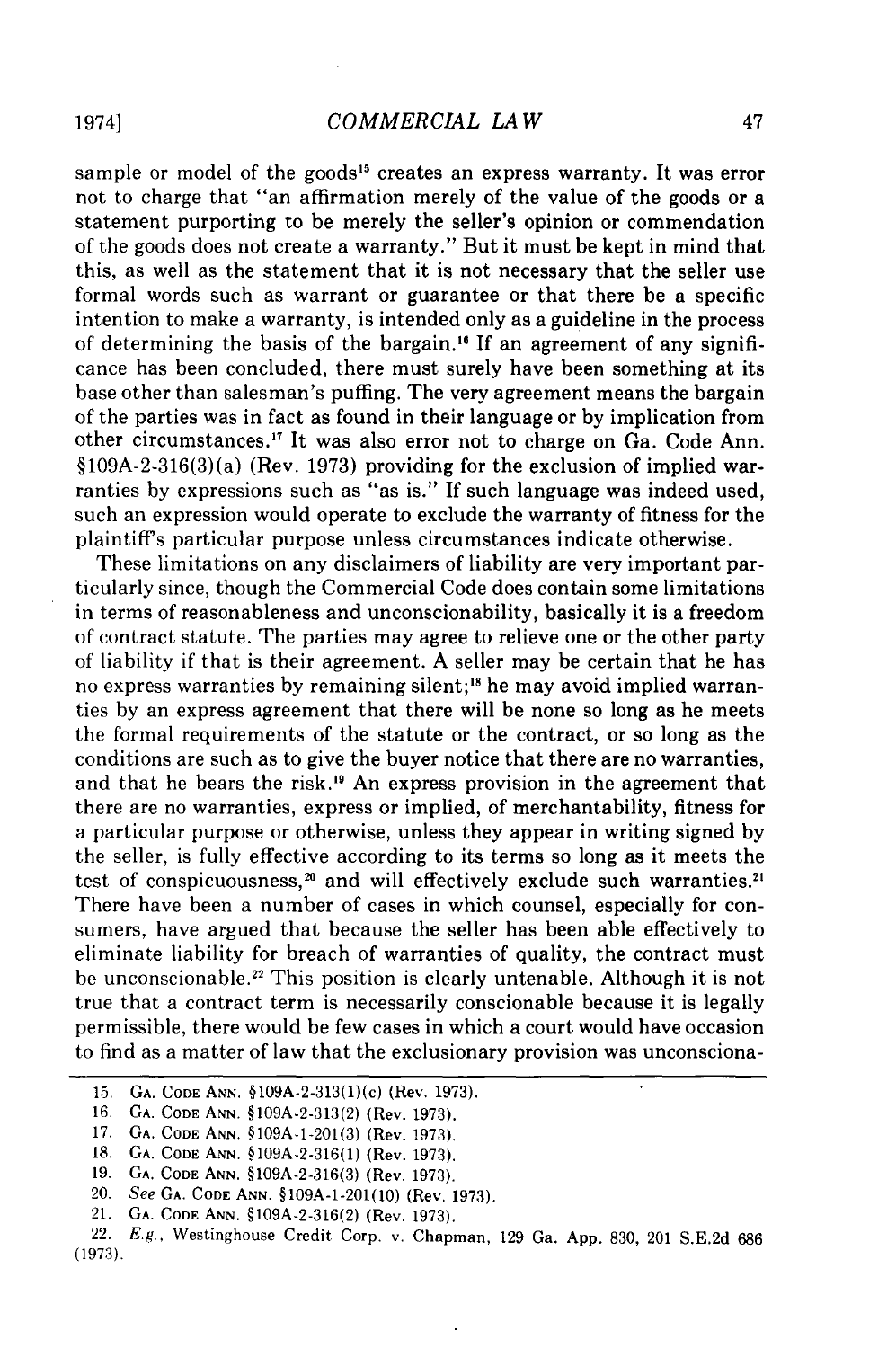ble at the time that the agreement was made.<sup>23</sup> This might be the case, for example, where at the time of the contract the seller knew of the particular defect and the buyer was prevented from knowing of it. The fact that the goods later turned out to be defective is not of itself any evidence of unconscionable dealing at the time of contracting.

*Evershine Products, Inc. v. Schmitt*<sup>24</sup> was a broad ranging attack on products liability in which everything was used except the implied warranty of merchantability. The count based on allegations of express warranty in advertisements to the public, including the plaintiff, that the product could be used safely for household and other cleaning tasks and that it was usable for all household cleaning, was probably the most difficult part of the case to carry. While one normally thinks of express warranty as arising out of contract, rights under the contract existing only for the benefit of direct parties to that contract, it is true that warranties have been recognized for the benefit of a consumer in cases of manufacturers' and producers/express warranties to the ultimate consumer as in the sale of automobiles and household appliances. It was recognized in some states that under the Uniform Sales Act an express warranty might be found under such circumstances, but in most states there are very real questions of privity of contract since the parties have never contracted directly with each other, unless one can find a contract in a mere reliance. The Georgia courts have not shown a willingness to so narrow the privity requirement unless the promise is transmitted directly from the manufacturer or producer to the consumer and unless it is called a warranty. The court of appeals did not pursue its discussion, however, since it found no need to decide whether there was a warranty in view of the fact that none of the claims on the label appear to have been breached, and that the product did appear to work better than any other used by the plaintiff. As far as the count on implied warranty of fitness for a particular purpose is concerned, many of the same considerations are involved. In such a case, we not only have the general assumption that the warranty arises as a term of the contract and protects the parties to the contract, the very statute providing for that warranty term provides that the seller at the time of contracting must have reason to know the particular purpose for which the goods are required and know that the buyer is relying on his skill or judgment to select or furnish suitable goods.<sup>25</sup> The court could find no proof of such an implied warranty.

As has only recently been stated by the court,<sup>26</sup> the origin of warranty was in tort. As the development of informal contracts grew, warranty became accepted as a contract term and that is where we have so often seen

**<sup>23.</sup> GA. CODE ANN.** §109A-2-302(1) (Rev. 1973).

<sup>24.</sup> 130 Ga. App. 34, 202 S.E.2d 228 (1973).

**<sup>25.</sup> GA.** CODE **ANN.** §109A-2-315 (Rev. 1973).

<sup>26.</sup> This appears to be the thrust of Wood v. Hub Motor Co., 110 Ga. App. 101, 137 S.E. 2d 674 (1964).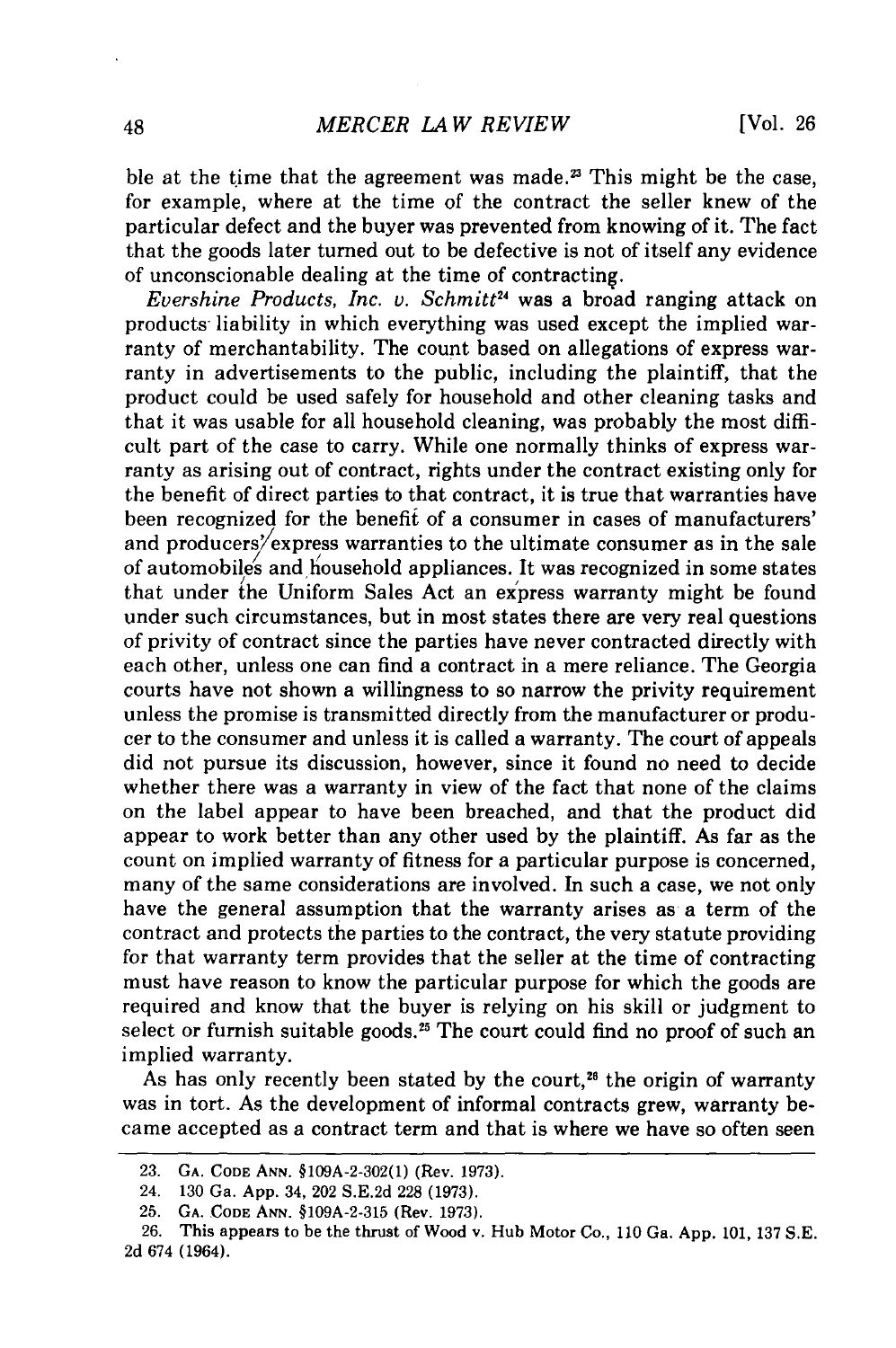it, e.g., former section 96-301, in the law of sales. Given the strict rule of privity, warranty would have to remain under the law of sales because, even from the days when it was a tort, a form of deceit, some promissory language was a part of the action in warranty. The 1957 limitation on the privity requirement was placed by the Code publishers in with other sections on the law of sales," though it would of necessity have been an action in the nature of a tort since it provided liability of manufacturers to ultimate purchases with whom they did not contract. Since it was apparently a part of sales law, it was repealed when sales law was comprehensively revised by the adoption of the Commercial Code. The 1968 efforts by the legislature to limit the effectiveness of the privity rule was inserted as an amendment by the legislature at the end of the section which created the privity problem.<sup>28</sup> As the court notes, that section provides that the manufacturer is liable in tort, irrespective of privity, if injury to person or property is caused because the property when sold was not merchantable and reasonably suited to the use intended. This warranty is, of course, like the warranty of merchantability under Ga. Code Ann. §109A-2-314(2)(c) (Rev. 1973). The modern mix of warranties, both tort and contract, was well stated by an Ohio Court of Appeals in *Lonzrik v. Republic Steel Corp. <sup>9</sup>* as follows:

There are, therefore, three methods by which one who suffers injury or damage in using a chattel delivered by the manufacturer or the vendor in a defective condition may proceed to seek redress against the manufacturer:

1. Where the ultimate purchaser stands in a contractual relation with the producer or vendor, an action (if justified by the facts) for breach of express or implied warranty may be maintained as provided by the Uniform Commercial Code.

2. By an action charging negligence in producing the chattel as held in *MacPherson, supra,* regardless of privity.

3. By an action seeking to enforce "strict tort liability without privity."

 $\sim$   $\sim$   $\sim$ 

... The use of the word "warranty" is probably improper; however, the courts, in describing causes of action for strict tort liability in product cases, seem to have continued to use it for want of a better word, not intending it to mean anything more than the manufacturer putting his goods into the stream of commerce, thereby representing that they are of merchantable quality, unless a different intention is clearly expressed.<sup>30</sup>

In *Evershine* the court appears to be willing to construe these counts as tort actions though they were originally alleged in contract, or apparently

30. *Id.* at **\_\_,** 205 N.E.2d at 98-99.

19741

<sup>27.</sup> **GA. CODE ANN.** §96-307 (Rev. 1972).

<sup>28.</sup> **GA. CODE ANN.** §105-106 (Rev. 1968).

<sup>29. 1</sup> Ohio App. 2d 374, 205 N.E.2d 92 (1965).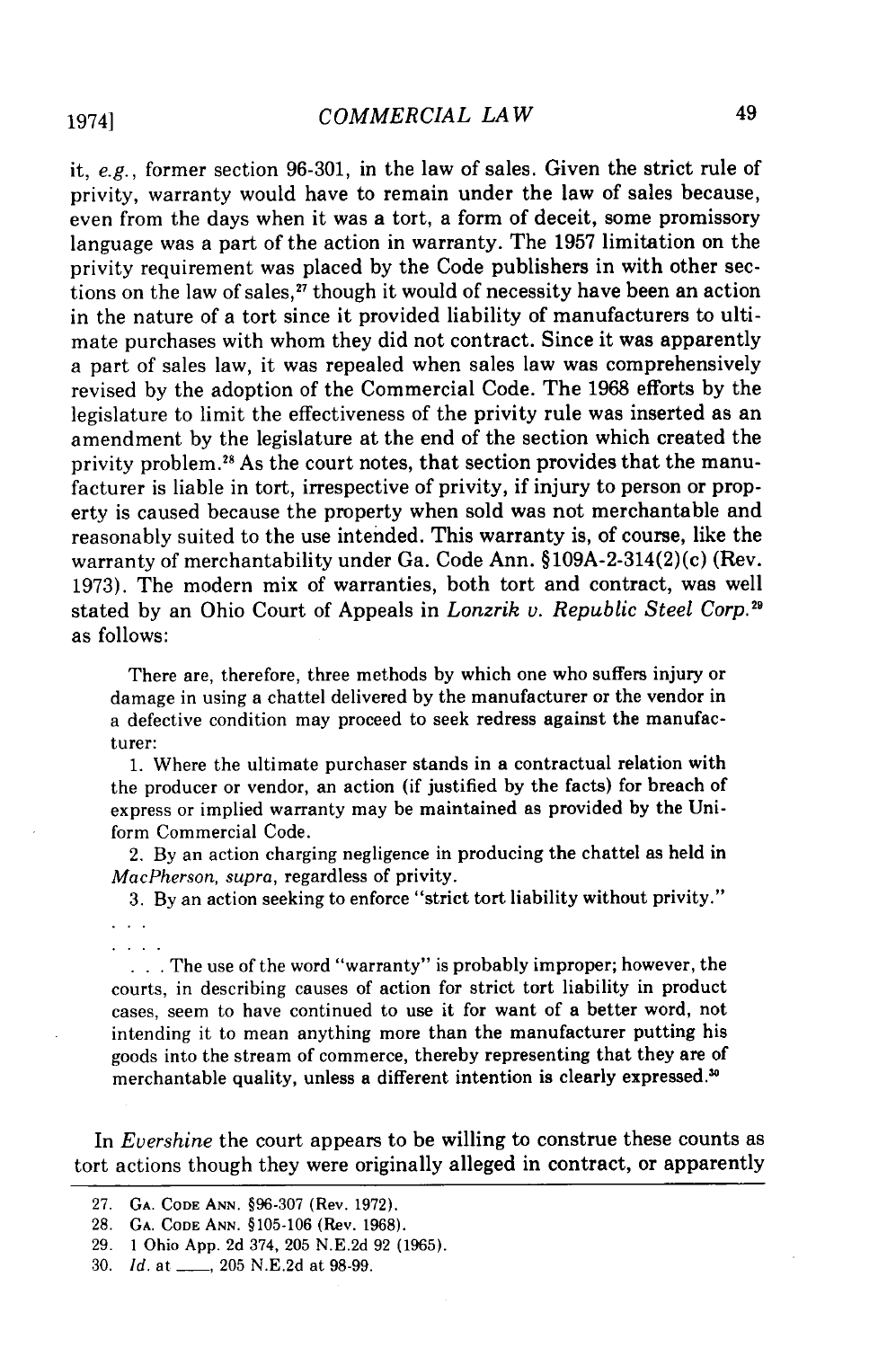in contract, but it does not pursue the possibility of recovery under this section because the evidence appears to indicate that the injury caused was the proximate result of the plaintiffs failure to follow the instructions of the manufacturer for the use of the goods rather than from the failure of the goods to conform to the quality requirement. The negligence count involves the application of different principles of law, which principles fall within the scope of the survey on torts and will not be repeated here.

#### *C. Sale Or Return, Consignment, And Security Interests*

In its ordinary meaning, a consignment is not a sale; it is a bailment for the purpose of sale. The goods remain the property of the entrusting consignor until they are sold to a buyer in ordinary course,<sup>31</sup> and, in the absence of an agreement to the contrary, they remain at his risk.<sup>32</sup> The bailee's duty is to exercise ordinary care. 33 A sale or return is a completed sale<sup>31</sup> and the goods are at the buyer's risk until they are safely returned to the seller,<sup>35</sup> at which time the sales contract is terminated.<sup>36</sup> A consignment in its normal form cannot very well be a secured transaction, but it may be if so intended by the parties.<sup> $\pi$ </sup> The usual situation in which this occurs is the case in which the bailee-consignee takes goods of the bailorconsignor to secure an obligation owed by him for the purpose of selling them to satisfy the obligation.

Since a consignment is not a sale or return and is seldom a security agreement, the frequent occurrence of these terms in consignment cases indicates a serious misunderstanding of the operation of Ga. Code Ann. §109A-2-326(3) (Rev. 1973) on consignments. That section does not turn a consignment into a sale or return, or require a sale or return in order to operate. What it does do is give the creditors of a consignee in possession of goods the same rights that they would have if the consignee were a buyer under a sale or return contract,<sup>38</sup> unless they are put on notice of the buyer's interest. The surest way for a consignor to give creditors notice of his claim to the goods is to file a public notice in the records that creditors are expected normally to check. An article nine filing is made not because the consignment is a security interest but because that is where creditors are expected to look for claims. That is what is wrong with the decision in

**<sup>31.</sup>** See **GA.** CODE ANN. §109A-2-403(2) (Rev. 1973).

<sup>32.</sup> Knox Jewelry Co., Inc. v. Cincinnati Ins., **130** Ga. **App. 519, 203 S.E.2d 739 (1973),** was a case of such a contrary agreement. There was no need for the court to find a sale or return or any other kind of sale.

<sup>33.</sup> **GA. CODE ANN.** §12-102 (Rev. **1973).**

<sup>34.</sup> See **GA. CODE ANN. §109A-2-326(1)(b)** (Rev. **1973).**

**<sup>35.</sup> GA. CODE ANN. §109A-2-327(2)(b)** (Rev. **1973).**

<sup>36.</sup> See **GA.** CODE **ANN. §109A-2-106(3)** (Rev. **1973).**

**<sup>37.</sup>** See **GA. CODE ANN. §109A-1-201(37)** (Rev. **1973); GA. CODE ANN. §109A-9-102(2)** (Rev. **1973).**

**<sup>38.</sup>** This is a fair use of the word "deemed."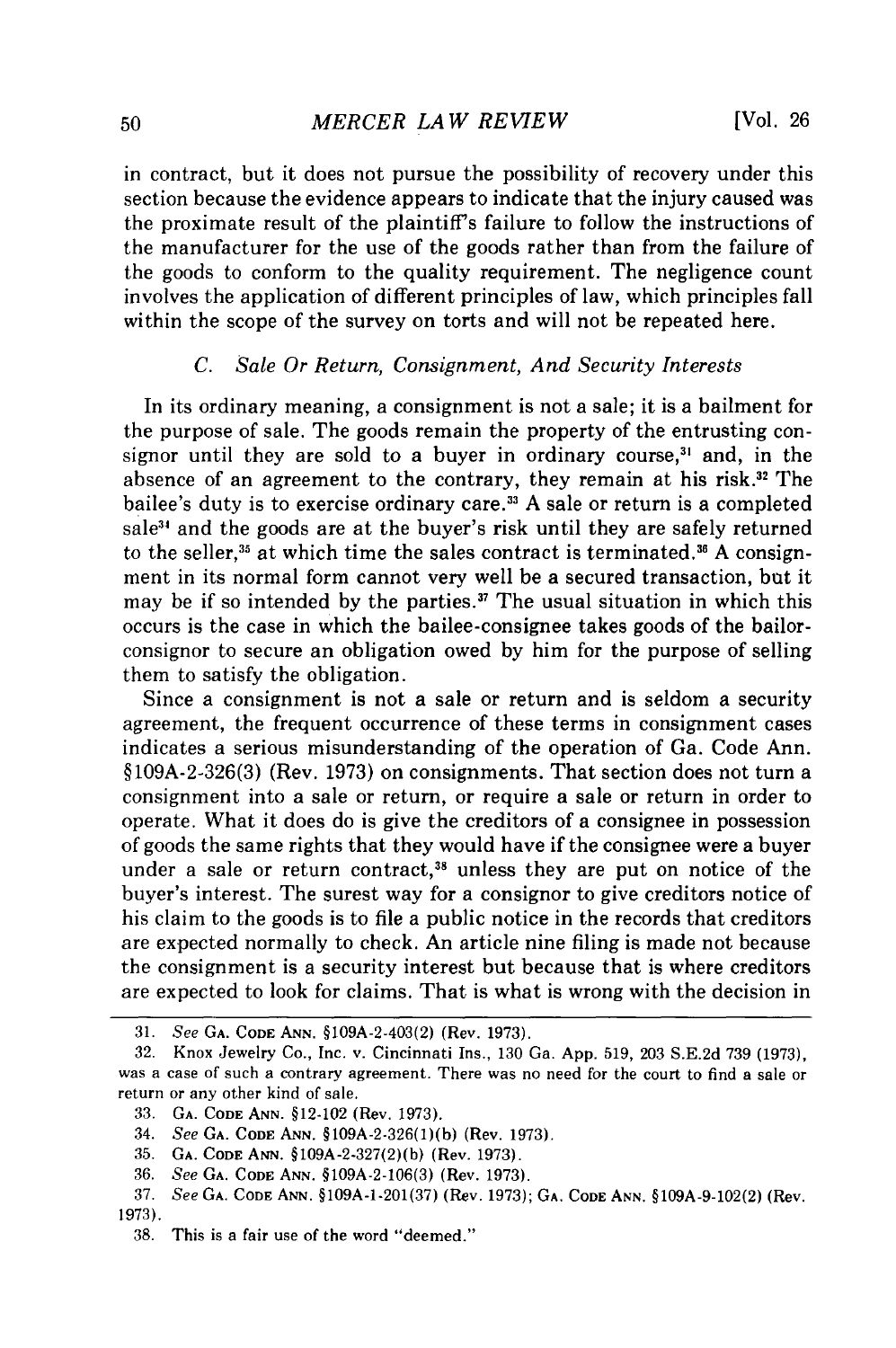*First National Bank & Trust Co. v. Olivetti Corporation of America."* The description in the filed statement was certainly adequate,4° but, in the absence of promissory language, it was not an agreement creating or providing for a security interest.<sup>41</sup> No security interest was needed; it was a statement filed to give notice of consignor's title.<sup>42</sup> From the court's description of the "dealership contract" in *Giant Peanut & Grain Co. v. Long Manufacturing Co.*,<sup>43</sup> one would expect the same thing to be the case, but there the *consignor* initiated foreclosure as for a security interest.

# *D. Breach, Excuse, And Remedies*

Wars and boycotts, and, lately, occasional shortages of petroleum-based products, have given rise to claims of excuse because of commercial impracticability. A seller may assume any burden he agrees to, even that of insurer of the performance owed to the buyer; but, if he does not do so, if the performance of his delivery obligation has been made impracticable by the occurrence of some contingency, the nonoccurrence of which was a basic assumption on which the contract was made, a delay in delivery or failure to deliver is not a breach, if he acts, as specified, to protect his buyers. The same thing is true if the seller acts in good faith compliance with a governmental order or regulation, whether or not that order or regulation ultimately turns out to be invalid. Only good faith in compliance is tested."

Given the occurrence of appropriate contingencies, the seller is excused from performing if it becomes completely impracticable. If however, the effect goes to only a part of his capacity to perform, the seller must allocate his production and deliveries among his customers. He may allocate in any manner that is fair and reasonable, and he may, at his option, include in his allocation regular customers not then under contract, and reserve some deliveries for his own requirements.<sup>45</sup> In order to avail himself of this excusing factor, the seller must give seasonable notice to the buyer of the estimated quota that will be available."

In case of allocation, the buyer has the option to modify the contract by agreeing to take his available quota in substitution for the quantity provided by the agreement.<sup>47</sup> If he fails to do so within thirty days, or some

<sup>39. 130</sup> Ga. App.. 896, 204 S.E.2d 781 (1974).

<sup>40.</sup> Under GA. **CODE ANN. §109A-9-110** (Rev. 1973).

<sup>41.</sup> *See* GA. **CODE ANN.** §109A-9-105(1)(h) (Rev. 1973).

<sup>42.</sup> Under GA. **CODE ANN.** §109A-2-326(3)(c) (Rev. 1973).

<sup>43.</sup> Supra note 2.

<sup>44.</sup> GA. **CODE ANN.** §109A-2-615(a) (Rev. 1973).

<sup>45.</sup> GA. **CODE ANN.** § 109A-2-615(b) (Rev. 1973). Mansfield Propane Gas Co., Inc. v. Folger Gas Co., 231 Ga. 868, 204 S.E.2d 625 (1974).

<sup>46.</sup> GA. **CODE** ANN. §109A-2-615(c) (Rev. 1973).

<sup>47.</sup> **GA. CODE** ANN, §109A-2-616(1)(b) (Rev. 1973).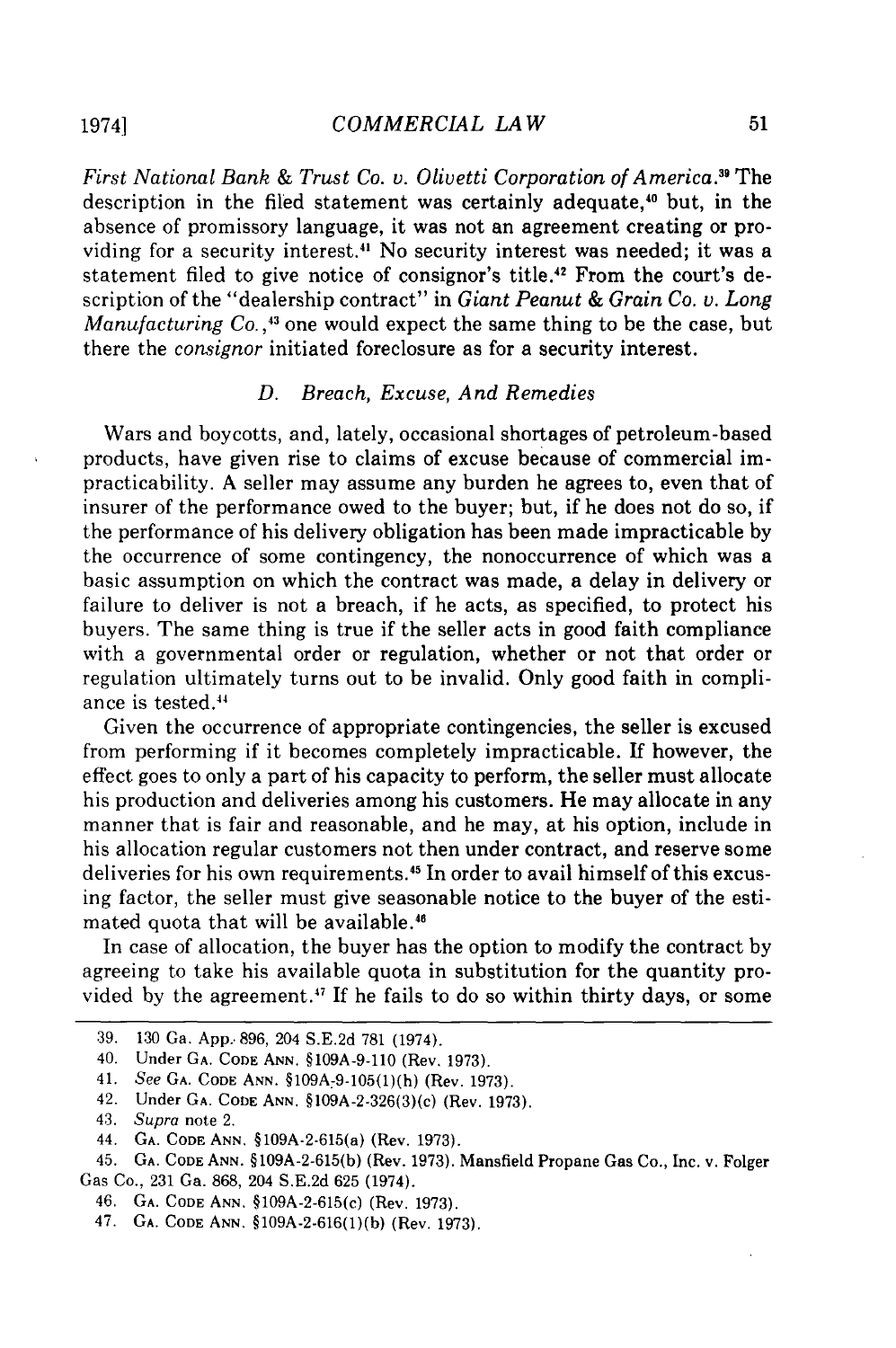shorter "reasonable" time, the contract lapses as to any affected deliveries.<sup>48</sup>

A buyer has a legal right to return goods and obtain a refund only if he has properly rejected goods or revoked his acceptance of them, but many merchants have come to allow their customers the privilege to do so. It would seem that third persons have been found to be pretending to be such customers and claiming the privilege of refund. In an effort to limit this practice the General Assembly has acted to make it a misdemeanor to give a false or fictitious name or the name of another person, without permission, for the purpose of obtaining a refund for merchandise or a ticket or other evidence of a service purchased but not yet performed.49

Neither rescission nor a claim for rescission is inconsistent with a demand for the normal remedies for breach of a sales contract.<sup>50</sup> The rule that one must either affirm or disavow the contract is itself disavowed in the Commercial Code. This makes the discussion of election of remedies in *City Dodge, Inc. v. Gardner51* mostly unnecessary, as is noted in the concurring opinion.

Although the disclaimers that are so commonly used, especially that old friend "as is," seldom leave a used car buyer with a remedy, there is also the problem how to get money out of the dealer, even if there is a right. There may be some help in recent legislation requiring used car dealers either to prove a net worth of at least \$30,000 or put up bond in the penal sum of \$10,000 for the benefit of purchasers, their vendees or successors in title to pay all loss, damages and expenses that may be sustained by reason of any fraudulent misrepresentation or breach of warranty. <sup>5</sup>

#### **11. COMMERCIAL** PAPER

It seems so often to be forgotten that the law of commercial paper is a law of form and technicality. The search that goes on for unconditional promises ought instead to be a search for complete promises. It is, for example, quite true as states in *Pugh v. First National Bank of Barnesville53* that instruments payable on demand include those in which no time for payment is stated.<sup>54</sup> It is also true that an instrument in which the time of payment has been left blank rather than simply left out is unenforceable until it is completed in accordance with authority given.<sup>55</sup>

54. **GA. CODE ANN.** §109A-3-108 (Rev. 1973).

**55.** GA. **CODE ANN.** §109A-3-115(1) (Rev. 1973). See ALI UNIFORM COMMERCIAL **CODE** §3- 115, comment 2 at 246 (1962 Draft).

<sup>48.</sup> **GA. CODE ANN.** §109A-2-616(2) (Rev. 1973).

<sup>49.</sup> Ga. Laws, 1974, p. 490.

<sup>50.</sup> **GA. CODE ANN.** §109A-2-721 (Rev. 1973).

<sup>51. 130</sup> Ga. App. 502, 203 S.E.2d 729 (1973).

<sup>52.</sup> Ga. Laws, 1974, p. 1240.

<sup>53. 130</sup> Ga. App. 627, 204 S.E.2d 370 (1974).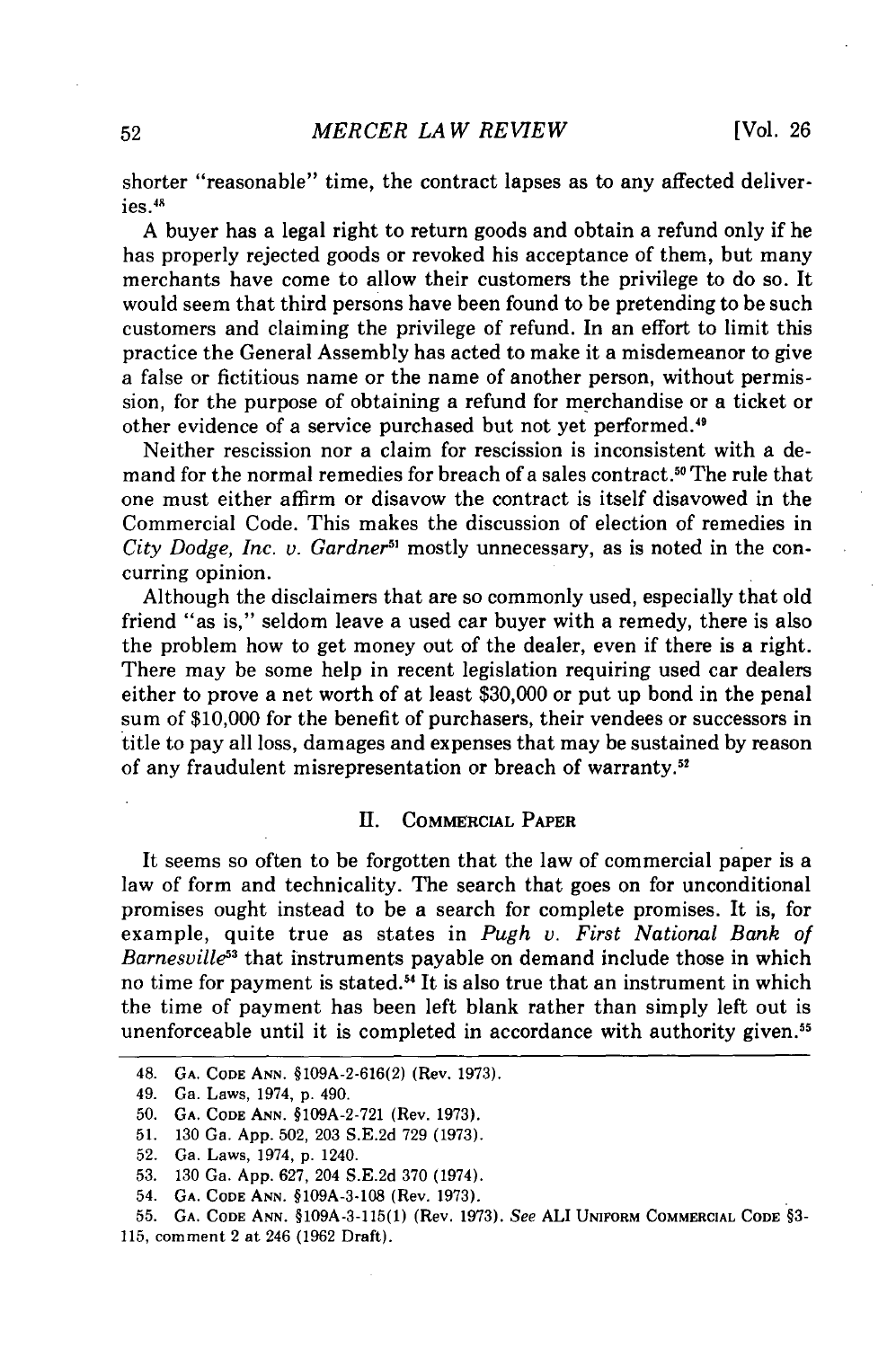Also, with reference to the *Pugh* case, it is true that as between the obligor and the obligee the terms of an instrument may be modified or affected by any other written agreement executed as a part of the same transaction.<sup>56</sup> The court gives us no reason why the effectiveness of the other "written agreement" is optional with the bank.

Though there is no basis for a general objection to the decisions of *Duran v. Judson,57* there is one troublesome comment in both opinions. The suggestion that a promissory note is intangible personal property is troublesome. How property can be intangible when it is transferred by physical delivery is hard to see.<sup>58</sup> It is true, of course, that the debt represented by the note is intangible property; it is only the language that is unfortunate.

We continue to have questions about who is the obligee on a note in view of the fact that there is so much careless signing being done. In *Southern Oxygen Supply Co. v. De Golian"9* the court does not give us the exact facts we need to determine for certain whether Southern Oxygen is the payee, but that would seem to be the case. The court correctly notes that one who has signed either without indicating that he signs in a representative capacity or without naming his principal is personally liable. This is true unless it is otherwise established between the immediate parties to the transaction.<sup> $60$ </sup> It is open to proof.

When officers of a corporation or friends of the maker co-sign or endorse a note for the purpose of lending their credit to another, they are sureties, but the nature of that obligation on commercial paper sometimes causes confusion. In *Brunson v. Bridges,"* for example, the action was brought by an indorser against a co-maker, the co-maker claiming to be a co-surety. There is no doubt that it was an accommodation indorsement since the indorsement was executed before the note was signed by the defendant or issued by his co-maker. It certainly could not have been a transfer indorsement since the paper had not been issued. Both of the parties were sureties but such an accommodation party is liable in the capacity in which he has signed, at least as far as the taker of the paper is concerned.<sup>82</sup> Since the indorser has, apparently, had to take up the paper, he will, unless the defendant can show a special agreement between himself and the indorser, be entitled to enforce the paper against a maker as would any other indorser be able to enforce it against a maker. They are not co-sureties. They are successive sureties.

Since surety parties almost never receive consideration for their signing, they very commonly raise as their defense a failure of consideration.

1974]

<sup>56.</sup> GA. CODE ANN. §109A-3-119 (Rev. 1973).

<sup>57. 128</sup> Ga. App. 459, 197 S.E.2d 163, aff'd, 231 Ga. 206, 200 S.E.2d 872 (1973).

<sup>58.</sup> **GA.** CODE **ANN.** '109A-3-202(1) (Rev. 1973).

<sup>59. 230</sup> Ga. 405, 197 S.E.2d 374 (1973).

<sup>60.</sup> **GA.** CODE ANN. §109A-3-402(2)(b) (Rev. 1973).

<sup>61. 130</sup> Ga. App. 102, 202 S.E.2d 553 (1973).

<sup>62.</sup> GA. CODE ANN. §109A-3-415(2) (Rev. 1973).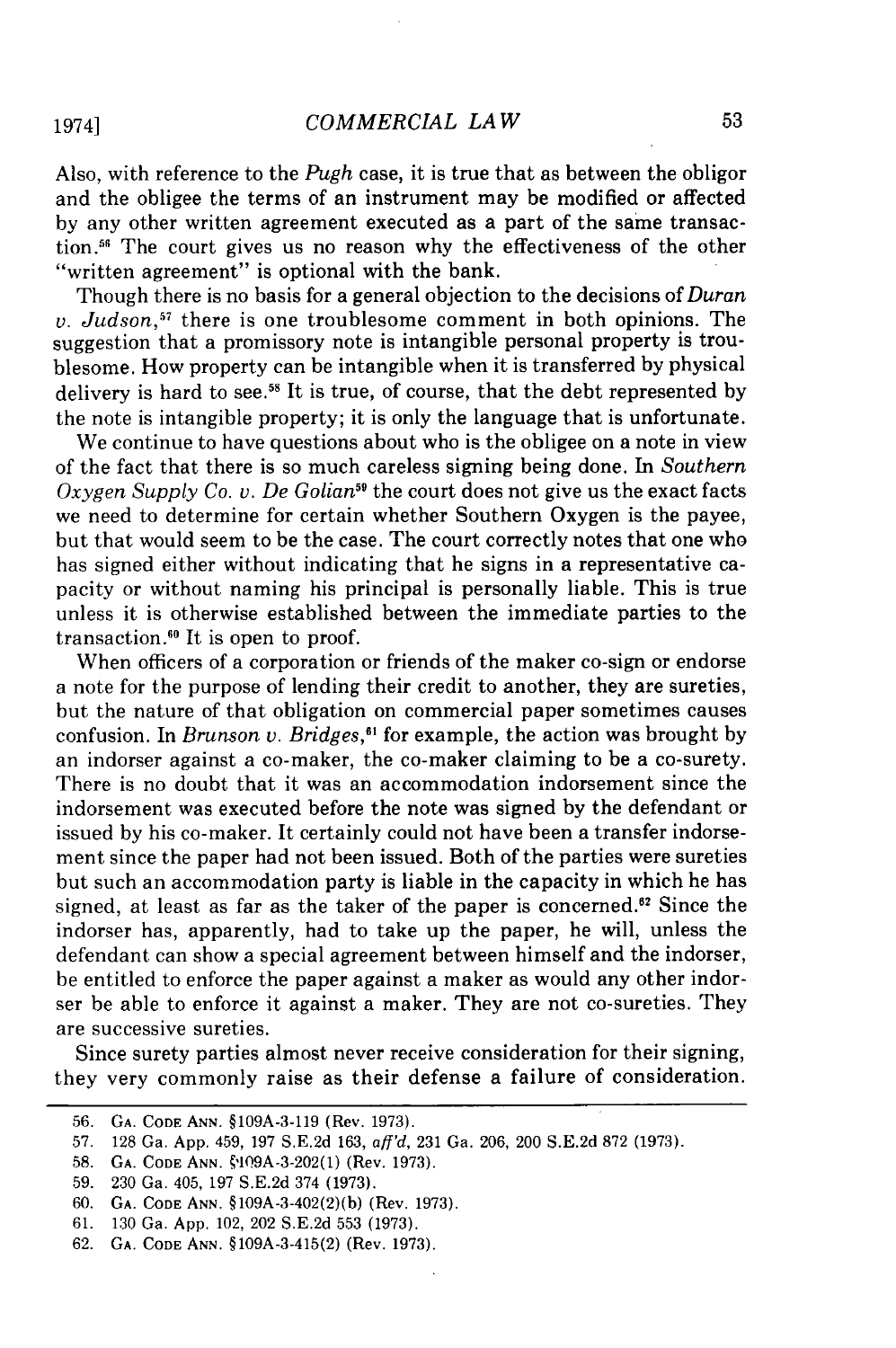However that is not the real question, through it is true, as stated in *Mercantile National Bank v. Berger*,<sup>63</sup> that the instrument is enforceable unless the defendant establishes his defense. 4 Such a party is liable even if he receives consideration, if the instrument was taken for value before it was due **. <sup>5</sup>**As the supreme court notes in this same case,"6 the parties have a right to rely upon their suretyship defenses and would have that right even without Ga. Code Ann. §109A-3-119 (Rev. 1973). They have, however, waived away all of their protection. It has lately come to be the practice of lenders to require that those who sign for their protection to surrender, compromise, substitute or exchange the collateral or grant any release, compromise or indulgence without any notice whatsoever to the surety who is there to protect the bank. *Greene v. Bank of Upson67* gives us an example of the current practice.

Even against a holder in due course, it is a good defense to the maker of a note that the transaction is infected by such illegality as renders the obligation a nullity.6 *Abrams v. Commercial Credit Plan, Inc."* supplies an interesting example. In that case the date of the loan was stated to be April 20, 1971. The first installment was due to be paid on June 4, 1971, and the final installment was scheduled to fall due on May 4, 1973, which was argued to be a contract of less than two years, as indeed it would appear to be from its face. However, under the Industrial Loan Act (chapter 25-3), a loan contract may not extend for a period of more than two years,<sup>70</sup> and if it does so the contract is null and void.<sup>71</sup> In this case, the contract was made in April and was not to be due until two years, fourteen days later. It was null and void, therefore unenforceable. The court did suggest, however, that the principal sum might be recovered in an action of assumpsit for monies had and received, but no ruling was made on that point. This point has been a matter of some conflict. A somewhat more extreme case of the same sort was found in *Grey v. Quality Finance Co."* In this case the trouble was only one day. The date of the loan was November 14, 1969, and the final installment was due on November 15, 1971, one day too late. One can understand how the lender made that mistake because November 14 was a Sunday and the lender knew that the office would not be open and also, when paper is due on a Sunday it, in fact, is presentable on Monday.<sup>73</sup> The contract was written to reflect

**65. GA.** CODE ANN. §109A-3-415(2) (Rev. 1973).

- 68. **GA. CODE** ANN. §109A-3-305(2)(b) (Rev. 1973).
- 69. 128 Ga. App. 520, 197 S.E.2d 384 (1973).
- **70. GA. CODE** ANN. §25-315 (Rev. 1971).
- 71. **GA. CODE ANN.** §25-9903 (Rev. 1971).
- 72. 130 Ga. App. 762, 204 S.E.2d 483 (1974).
- 73. **GA. CODE ANN.** §109A-3-503(3) (Rev. 1973).

<sup>63. 129</sup> Ga. App. 707, 200 S.E.2d 921 (1973).

<sup>64.</sup> **GA.** CODE ANN. §109A-3-307(2) (Rev. 1973).

<sup>66.</sup> Berger v. Mercantile Nat'l Bank, 231 Ga. 680, 203 S.E.2d 479 (1974).

<sup>67. 231</sup> Ga. 287, 201 S.E.2d 463 (1973); see also Twisdal v. Georgia R.R. Bank & Trust Co., 129 Ga. App. 18, 198 S.E.2d 396 (1973).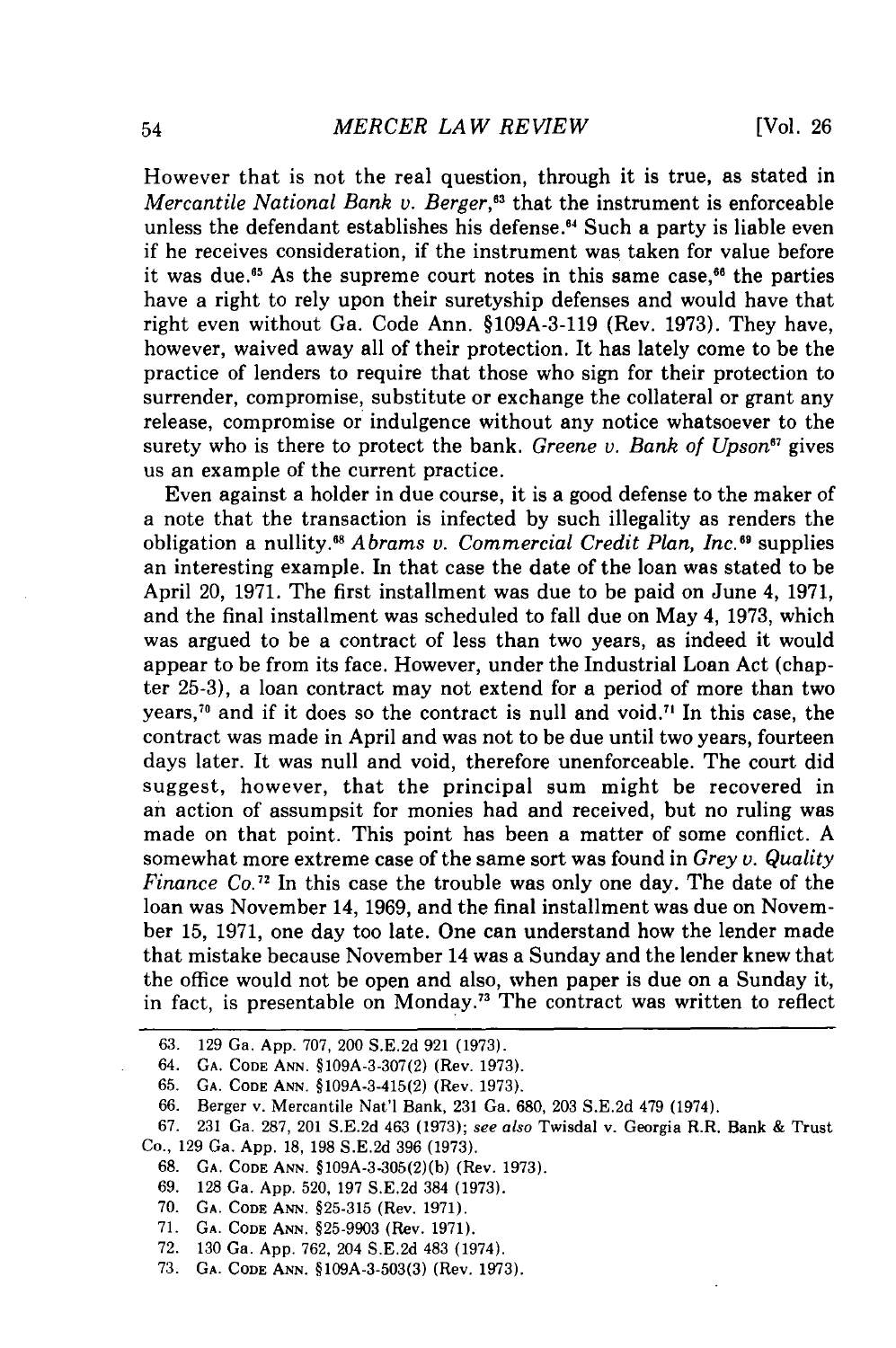that understanding and, therefore, exceeded the permissible statutory term. It was void. Since the lender merely wrote the contract only in recognition of realities, there is much justice in the dissenting judge's position. However, it is a statute of exception from the strict rule and perhaps it should be applied according to its precise terms. In addition, the point is overlooked in the dissent that the additional day is provided for only in those cases where presentment is *due* on a day which is not a full business day. This contract is so written that the presentment was due on Monday, not on Sunday; the statutory allowance of an additional day would not apply. The sad part of these cases, of course, is that if presentment is stated to be due on Sunday, a great many debtors will rush into the office on Saturday and pay ahead of time for fear of being late, as would be their legal right.

*Groover v. Peters<sup>14</sup>* indicates a very real problem that exists when so few lenders retain the debts that are generated by their activity. The appellee executed a note to one Norwood for \$1,000 payable on or before July 1, 1965. Soon thereafter Norwood transferred the note and security deed to the appellant. Prior to the due date, but before the assignment to appellant was placed of record, the appellee paid Norwood \$800 under a settlement arrangement and received a receipt indicating that the note was paid in full. Appellant, the holder of the note, had no knowledge of that payment. Norwood made two payments on the note to the holder who now seeks the balance due from the appellee, the original maker. The trial court held that the payments made to Norwood by the maker were valid against the present holder. This was error. Liability of a party to a note is discharged only to the extent of payment for satisfaction made to the holder of the note."5 Unless the original payee is an authorized agent of the holder, the burden rests with the maker to determine who is the holder and to pay him. That is why the presentment procedure is provided for. The maker of a note is entitled to an exhibition of the instrument before making payment.<sup>76</sup> As the court states, "[tihe long and short of the matter is that the borrower must be as careful in repaying the debt as the lender presumptively was in making the loan."<sup>77</sup> In *American Oil Co. v. Studstill*,<sup>78</sup> the supreme court reviewed the decision discussed at some length in this survey last year<sup>79</sup> in an effort to clarify the law on the question, when does the tender and the retention of a check amount to an accord in satisfaction? The three rules laid down by the court are so concisely stated that there is nothing to be gained by an effort to describe them here.

<sup>74. 231</sup> Ga. 531, 202 S.E.2d 413 (1973).

**<sup>75.</sup> GA. CODE ANN. §109A-3-603(1)** (Rev. 1973).

**<sup>76.</sup> GA. CODE ANN.** §109A-3-505(1)(a) (Rev. 1973).

<sup>77. 231</sup> Ga. at 532, 202 S.E.2d at 414.

<sup>78. 230</sup> Ga. 305, 196 S.E.2d 847 (1973).

<sup>79.</sup> Kock, *Annual Survey of Georgia Law: Commercial Law,* 25 MERCER L. REV. 49, 61 (1974).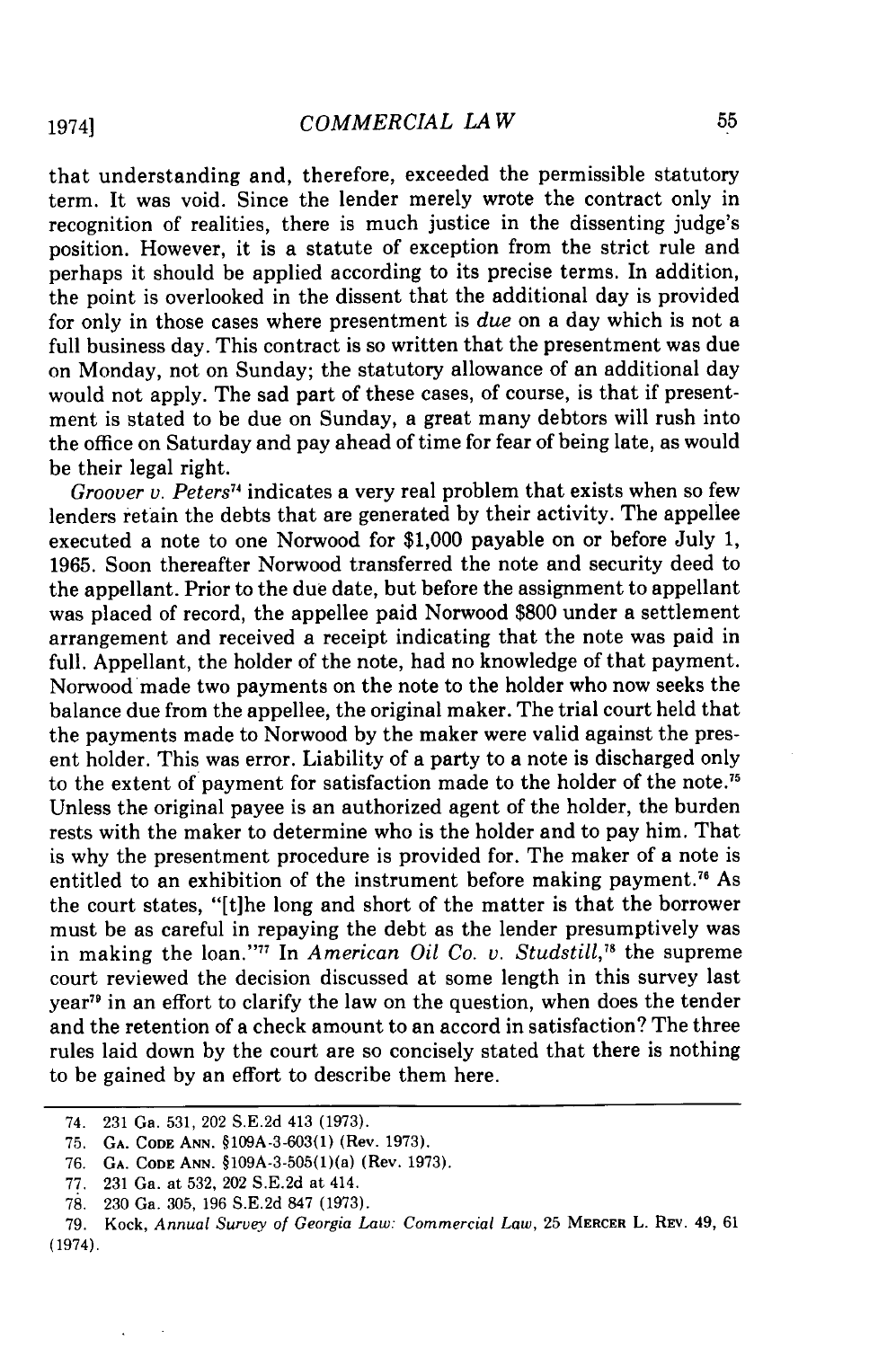#### III. BANK DEPOSITS AND COLLECTIONS

Traditional ways of making payments in this coumtry have come under a great deal of examination in recent years. This is partly because of the increasing cost of collecting and clearing checks, since it is a relatively labor intensive operation, and also because of a fear that the tremendously increasing bulk of paper that needs to be handled could cause a breakdown in the banking system of the same sort that happened to the securities industry in the late 1960's. The number of checks written in the United States has increased from twelve billion in 1960 to an estimated twentysix billion in 1973. At current growth rates, the volume is anticipated to double by 1985, rising to fifty-four billion items. In an effort to anticipate this demand and eliminate the burden, a number of different types of electronic transfer arrangements have been developed. All of them result in a holding of the paper at some limited point, or even eliminating the check entirely as in payroll cases and providing for computer tape to be handled from a central automated exchange, thus handling through the collection process only the electronic message captured from the check so that the information contained on the check would then flow through the banking system by electronic media.8" Such a change in practice necessarily requires a change in law. Our present bank collection system is set up to handle instruments for the payment of money.<sup>81</sup> The collection system handles "items" and if it is to be able to deal with electronic messages rather than "instruments" the definition of that term must be changed. That is the effect of an act of the General Assembly just this year. The definition of "item" was expanded to add at the end the provision that "item shall also include any stored electronic message unit for the payment of money."<sup>82</sup>

There seems to be some kind of magic that dazzles and blinds the court whenever a bank is found to have signed an instrument. It is true, of course, that the underlying obligation for which an instrument is taken is discharged, *pro tanto,* if a bank is the drawer, maker or acceptor of the instrument.<sup>83</sup> That would be the case in *Harris v. Hill*,<sup>84</sup> since on instructions from its customer the bank issued cashier's checks payable to the plaintiff. The difficulty arose because the checks, though drawn, were not issued. In spite of that fact, since the bank had withdrawn the amount of the checks from the accounts of the defendant and had drawn checks to the order of the plaintiff, though the plaintiff was not yet a holder of the checks, it was the owner of the checks and the bank was holding them. In

**<sup>80.</sup>** These facts are taken from Knight, *The Changing Payments Mechanism: Electronic Funds Transfer Arrangements,* Monthly Review of the Federal Reserve Board of Kansas City, July-August 1974, pp. 10-20.

**<sup>81.</sup> GA. CODE** ANN. §109A-4-104(1)(g) (Rev. 1973).

<sup>82.</sup> Ga. Laws, 1974, p. 618 *amending* GA. CODE **ANN.** §109A-4-104(1)(g) (Rev. 1973).

<sup>83.</sup> **GA.** CODE **ANN.** §109A-3-802(1)(a) (Rev. 1973).

<sup>84. 129</sup> Ga. App. 403, 199 S.E.2d 847 (1973).